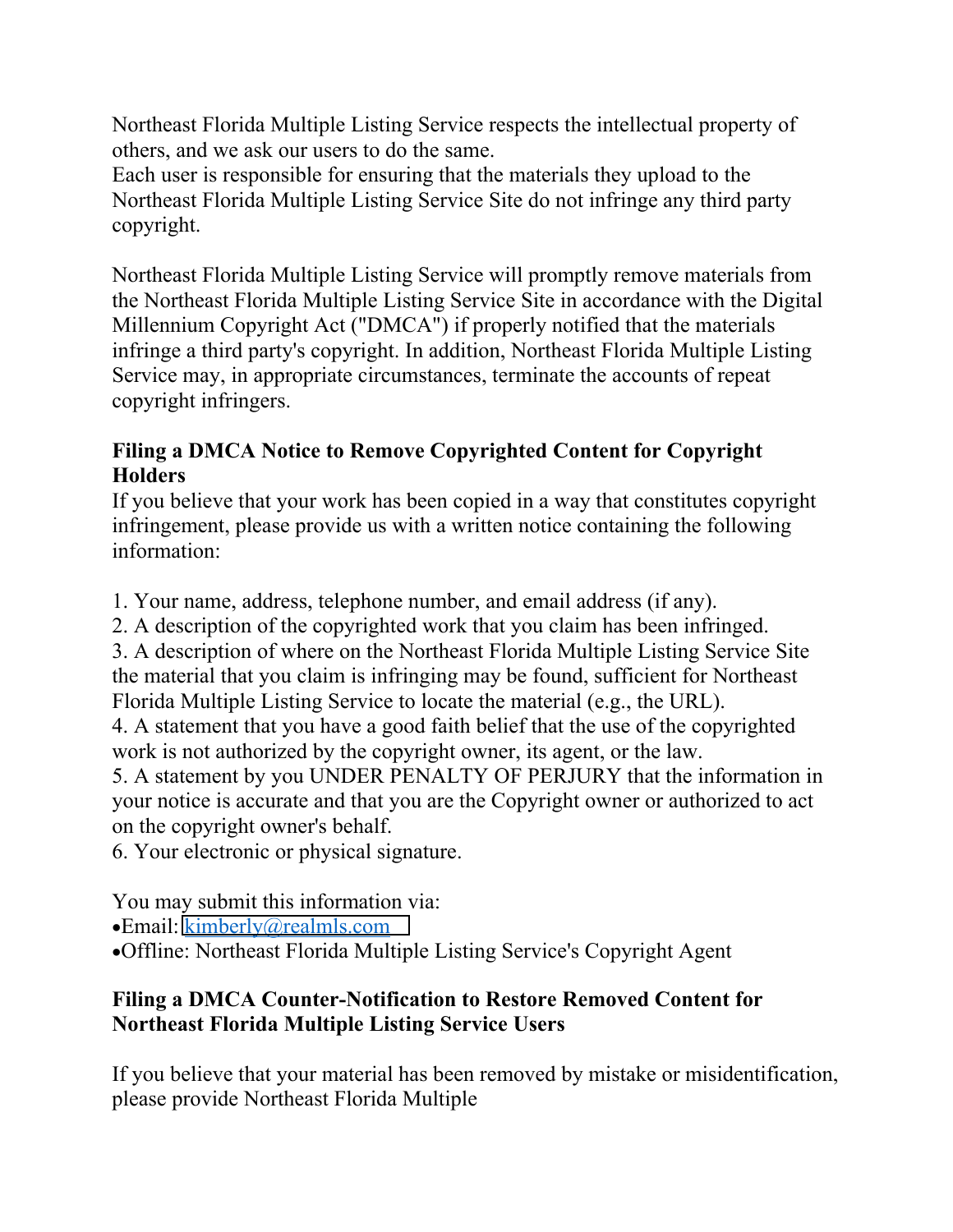Listing Service with a written counter-notification containing the following information:

1. Your name, address, and telephone number.

2. A description of the material that was removed and the location on the Northeast Florida Multiple Listing Service Site (e.g., the URL) where it previously appeared. 3. A statement UNDER PENALTY OF PERJURY that you have a good faith belief that the material was removed or disabled as a result of mistake or misidentification.

4. A statement that you consent to the jurisdiction of the Federal District Court for the judicial district in which your address is located, or if your address is outside of the United States, any judicial district in which Northeast Florida Multiple Listing Service may be found (which includes the United States District Court for the Southern District of New York), and that you will accept service of process from the person who filed the original DMCA notice or an agent of that person. 5. Your electronic or physical signature.

You may submit this information via:

Email: [jeff@ryanandmarks.com](mailto:kimberly@realmls.com)

Offline: Northeast Florida Multiple Listing Service's Copyright Agent

Please note that we will send any complete counter-notifications we receive to the person who submitted the original DMCA notice. That person may elect to file a lawsuit against you for copyright infringement. If we do not receive notice that a lawsuit has been filed within ten (10) business days after we provide notice of your counter-notification, we will restore the removed materials. Until that time, your materials will remain removed. We will provide a copy of the original DMCA takedown notice upon request.

# **Repeat Infringer Policy**

Northeast Florida Multiple Listing Service will terminate user accounts that have been the subject of three (3) separate DMCA notices.

In the event a user's materials are removed due to a DMCA notice and then subsequently restored due to the filing of a DMCA counter-notification, Northeast Florida Multiple Listing Service will treat the underlying DMCA notice as withdrawn.

Northeast Florida Multiple Listing Service reserves the right to terminate user accounts that are the subject of fewer than three (3) DMCA notices in appropriate circumstances, such as where the user has a history of violating or willfully disregarding Northeast Florida Multiple Listing Service's Terms of Service.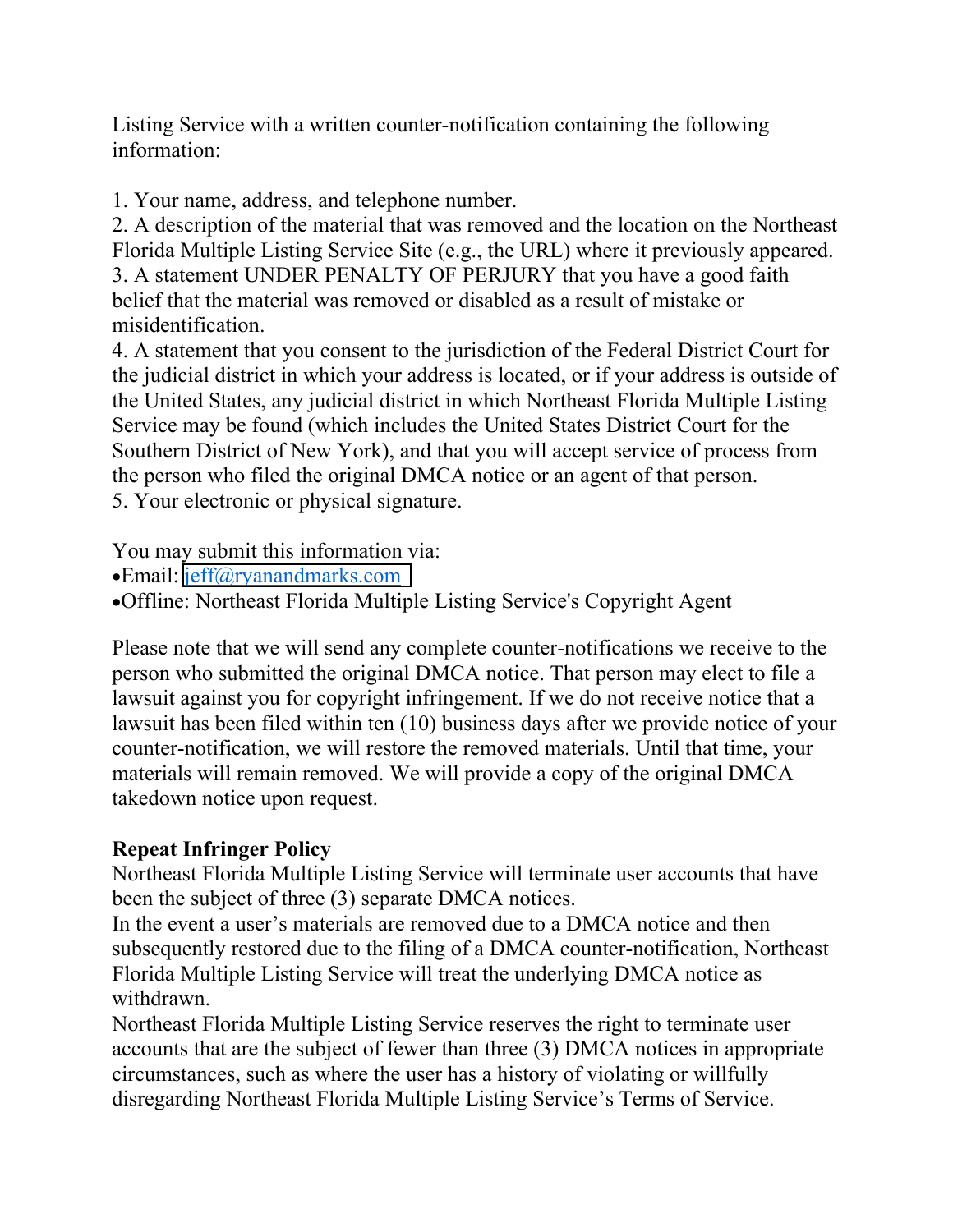### **Warning**

In filing a DMCA notice or counter-notification, please make sure that you have complied with all of the above requirements. If we request additional information necessary to make your DMCA notice or counter-notification complete, please provide that information promptly. If you fail to comply with all of these requirements, your DMCA notice or counter-notification may not be processed further.

In addition, please make sure that all of the information you provide is accurate. **UNDER SECTION 512(f) OF THE COPYRIGHT ACT, 17 U.S.C. § 512(f), ANY PERSON WHO KNOWINGLY MATERIALLY MISREPRESENTS THAT MATERIAL OR ACTIVITY IS INFRINGING OR WAS REMOVED OR DISABLED BY MISTAKE OR MISIDENTIFICATION MAY BE SUBJECT TO LIABILITY.** 

Northeast Florida Multiple Listing Service may disclose any communications concerning DMCA notices or other intellectual property complaints with third parties, including the users who have posted the allegedly infringing material, and may provide DMCA notices to Chilling Effects.

If you have questions about the legal requirements of a DMCA notice, please contact an attorney or see Section  $512(c)(3)$  of the U.S. Copyright Act, 17 U.S.C. § 512(c)(3), for more information. If you have questions about the legal requirements of a DMCA counternotification, please contact an attorney or see Section  $512(g)(3)$  of the U.S. Copyright Act, 17 U.S.C. § 512(g)(3), for more information.

### **Northeast Florida Multiple Listing Service's Copyright Agent**

In addition to the web forms we provide, you may send a DMCA notice, a DMCA counter-notification, or any inquiries concerning intellectual property to Northeast Florida Multiple Listing Service's Copyright Agent:

Kimberly Wiggins 7801 Deercreek Club Rd Jacksonville, Florida 32256 Attn: Kimberly Wiggins